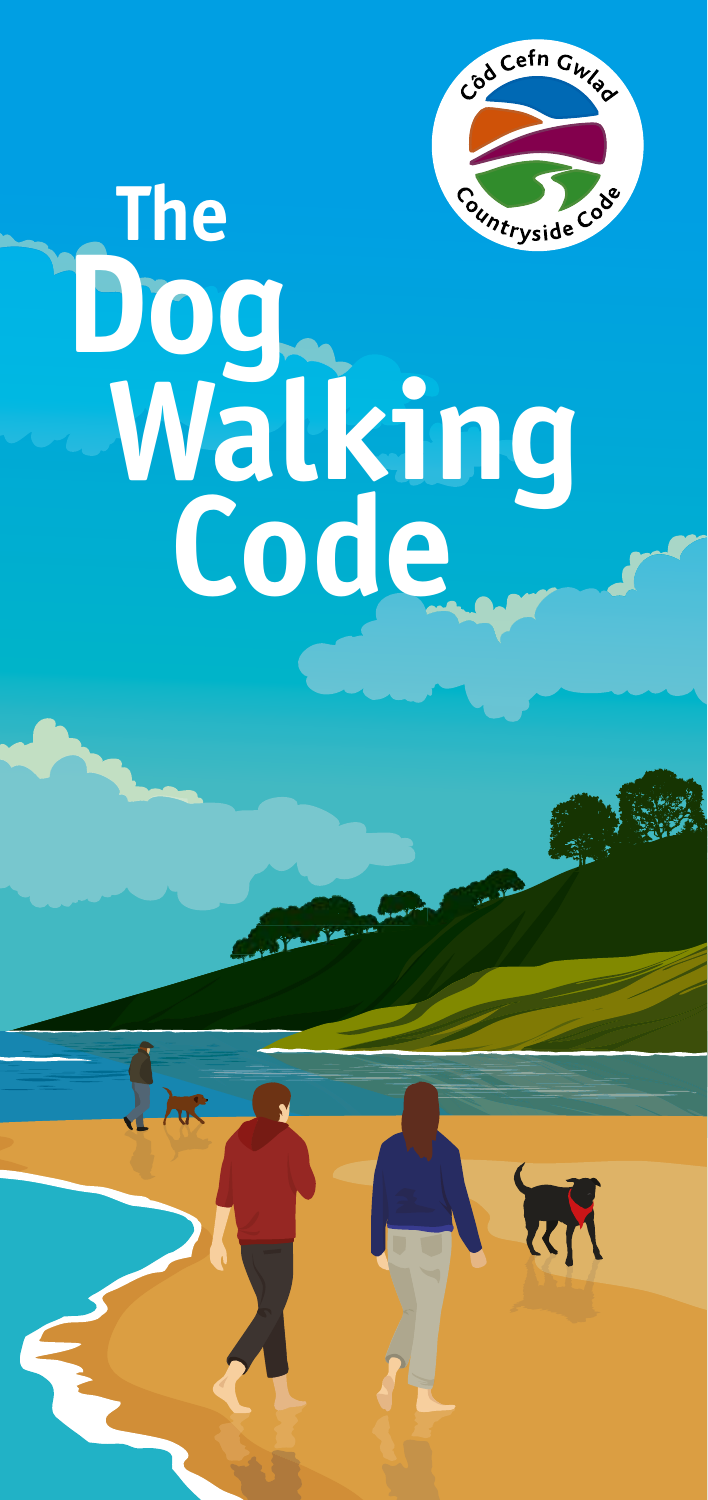## **The Dog Walking Code**

## **For safe and happy walks with your dog, and to avoid causing problems for others:**

- **1.** Ensure your dog is under effective control, which means:
	- You have a short lead with you and use it when needed (e.g. around livestock, near cliff edges or where signage requests it)
	- You do not let your dog off the lead unless you keep it in sight and close enough to come back to you on command
- **2.** Prevent your dog from approaching horse riders, cyclists, or other people and their dogs uninvited.
- **3.** Keep your dog with you on paths or access land and don't let it stray into crops including fields of grass, fruit and vegetables.
- **4.** Never let your dog worry or chase wildlife or livestock. Follow advice on local signs to reduce disturbance to plants and animals.
- **5.** Stay **SAFE** around farm animals and horses:
	- **Stop, look and listen before entering a field;** be aware of any animals present
	- **Always keep your dog on a short lead**
	- **Find the safest route** around animals, giving them plenty of space and using paths or access land where possible
	- **Exit the area calmly and** quickly if threatened, releasing your dog to make it easier for you both to reach safety